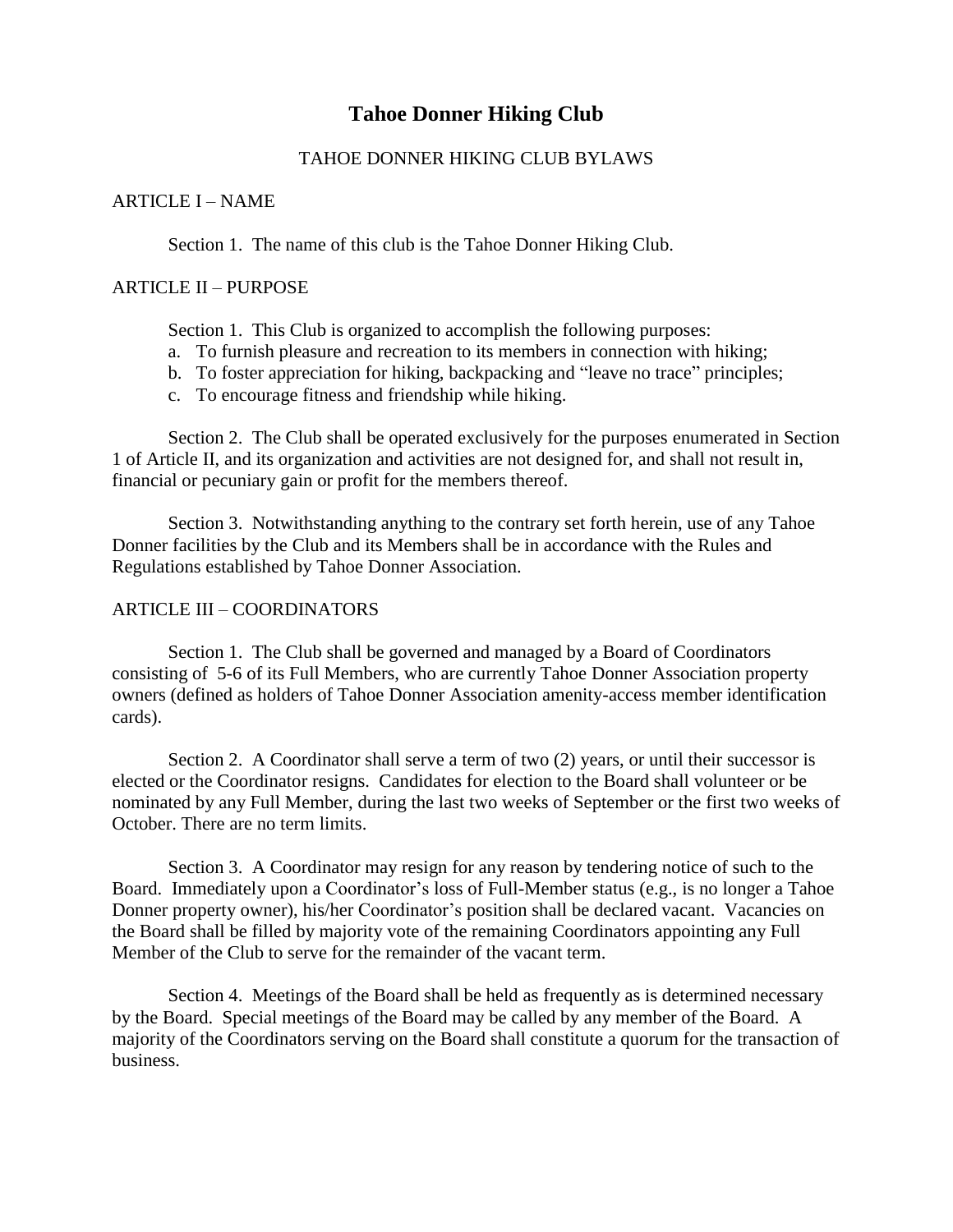### ARTICLE IV – OFFICERS

Section 1. The officers of the Club shall be the coordinators of the various hiking groups, and the Membership/Communications/Financial (MCF) Coordinator and the Website Coordinator.

Section 2. The Membership/Communications/Financial (MCF) Coordinator shall preside at all meetings of the Board and of the membership.

Section 3. The Black Hike Website Coordinator, in the absence of the MCF Coordinator, shall preside at all meetings of the Board and of the membership.

Section 4. New members will submit a one-time fee of \$25.00 with their application to become a lifetime member. The MCF Coordinator will deposit their checks in a Tahoe Donner Hiking Club Account. A Life Member is responsible for notifying the Board of any change in address, e-mail address and/or phone numbers. A life member may ask to be removed from the club roster, or selected distribution lists or google groups at any time.

# ARTICLE V – MEMBERSHIP

Section 1. Membership in the hiking club is individual and each new member (18 years of age or older) is responsible for including the membership fee with his/her application and liability waiver. Minors may hike free with an adult member until the age of 18. That adult assumes full responsibility and liability for the minor(s). Minors must carry the medical information form in their pack.

Section 2. The Club shall have two classes of individual membership:

- (1) Full Members include those who own residential property within Tahoe Donner or their immediate family members (holders of amenity-access member identification cards). All Tahoe Donner property owners are eligible for membership in the Club. (2) Associate Members include all others.
- 

Section 3. At least sixty percent (60%) of the Club's membership shall at all times be Full Members.

Section 4. Full Members shall be entitled to make motions and vote at Club membership meetings; Associate Members may not make or second motions and shall have no voting rights, but may serve as hike leaders or assistants.

Section 5: Following reasonable notice and an opportunity to be heard, the Board may revoke the membership of any Member whose conduct is determined to be contrary to the best interests of the Club.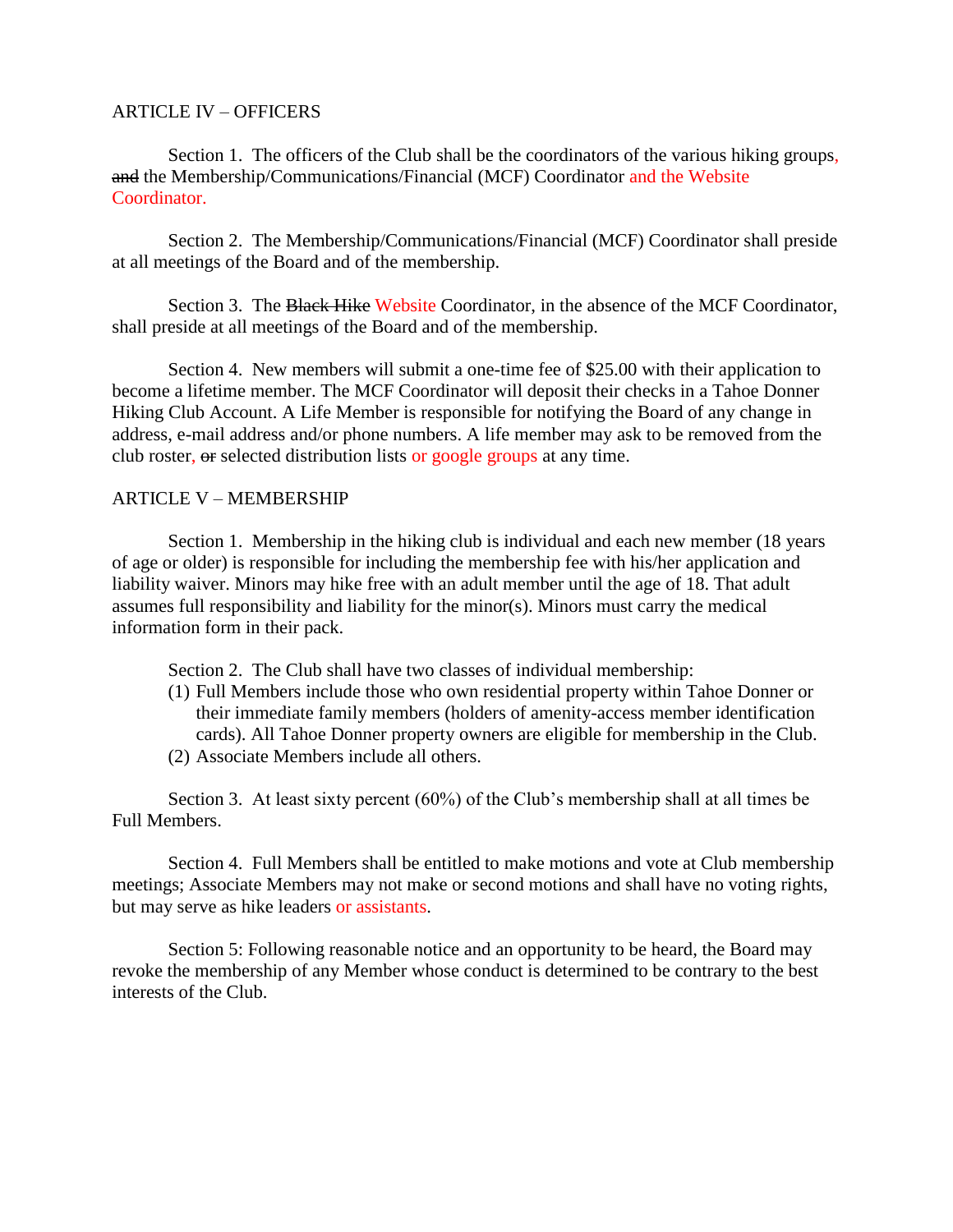### ARTICLE VI – MEMBERSHIP MEETINGS

Section 1. Meetings of the membership shall be called by the Membership/Communications/Financial Coordinator, the Board, or by five percent (5%) of its Full Members.

Section 2. Notice of Membership and Board meetings shall be given to all members, if reasonably practicable, at least fourteen (14) days in advance thereof.

Section 3. Those Full Members present at any membership meeting shall constitute a quorum for the transaction of business, provided that at least any three (3) officers are present.

Section 4. The annual meeting of the membership shall be held during the fall last two weeks of September or during the first two weeks of October of each year, at such time and place as may be determined by the Board. Coordinators shall be elected at the annual meeting.

### ARTICLE VII – GUESTS

Section 1. Invited guests may join 2 hikes per season free of cost and uninvited guests (those interested in learning more about the club) may join 2 hikes per lifetime, free of cost.

Section 2. Hike leaders will ask all guests to complete the Medical Information Form and sign a liability waiver before a hike commences.

# ARTICLE VIII – HIKE LEADERS

Section 1. All hike leaders shall be appointed by the respective coordinator.

Section 2. The Board shall determine the responsibilities and authority of all hike leaders. However, all hikers will be required to sign a waiver upon joining and will assume personal responsibility for themselves. The philosophy of this club is that everyone is entitled to hike his or her own pace. Fast hikers may leave when finished and no one is required to wait for the slowest hikers, as long as they have transportation at trail's end.

# ARTICLE IX - AMENDMENT

Section 1. These Bylaws shall only be amended by the affirmative vote of at least twothirds (2/3) of the Full Members present at the Annual Members Meeting each fall.